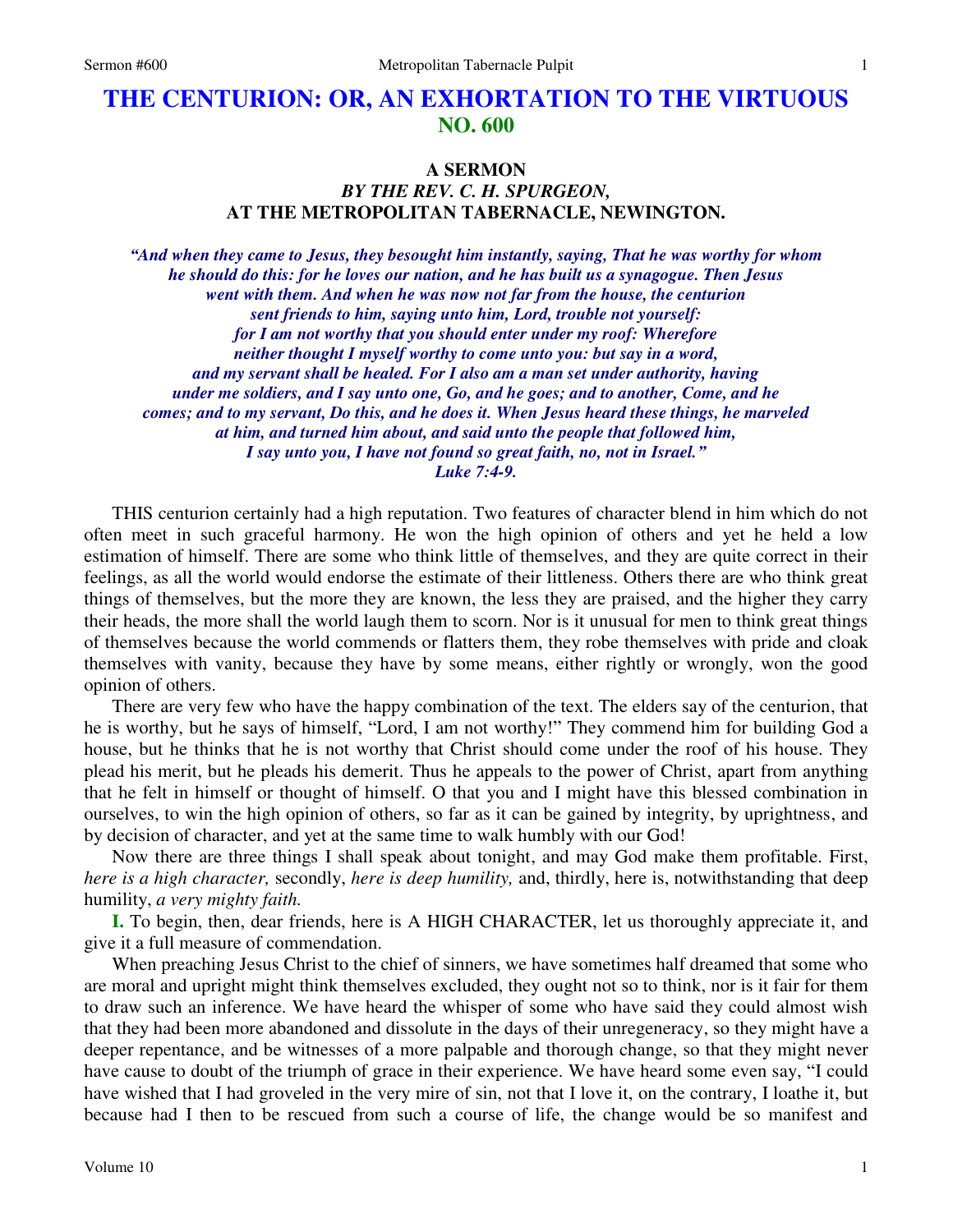apparent, that I should never dare to ask myself whether I was a changed man or not. I would feel it, and see it in my everyday course and conversation."

Dear friends, if anything we have ever said should have led you into this mistake we are sorry for it, it was never our intention. While we would open the gates of mercy so wide that the greatest blasphemer, the most unchaste and the most debauched, may not be without hope, yet we never want to shut those gates in the face of such as have been brought up in a godly manner, and through the providence of God and the checks of education, have been kept from the grosser vices. On the contrary, we thought that when we opened it for the worst, there would be room for the best, and if Noah's ark took in the unclean, certainly the clean would not be afraid to enter. If Jesus Christ was able to cure those who were far gone in sickness, you might infer that He would certainly be able to heal those who, though they were sick, might not be so far advanced in disease.

Besides, a little reflection may suggest to you that the penitence of contrite believers is not regulated by the extent of their crimes against what you call the moral code. It is one thing to estimate sin by its apparent turpitude, and another and an infinitely better thing to have the eyes of the understanding enlightened, to see sin in its infinite malignity as it appears in the light of heavenly purity and perfection, which proceeds from the throne of God, or as it is reflected from Mount Calvary where the amazing sacrifice of Christ was offered. What! do you think the whitewashed sepulcher of a Pharisee's heart is less loathsome to the Almighty than the open pollution of a Magdalene's life? Or, in the matter of experience, could the recollection of a thousand debaucheries give such a melting sense of contrition as a sight of the Crucified One?

O friends, let me remind you of the words of Jesus, "When he"—the Spirit of truth—"is come, he will reprove the world of sin, and of righteousness, and of judgment: of sin, because they believe not on me." That one sin of unbelief is such a concentration of all wickedness that it could outweigh the crimes of Sodom and Gomorrah, and make them more excusable in the day of judgment than the men of Capernaum who saw the mighty works of Christ and repented not. That one sin of unbelief is so heinous that the groans of the whole creation were but pitiful sighs to deplore it, and rivers of tears were but a weak tribute to lament it. However, as mistakes do arise, and misapprehensions will take place, let us have a few words concerning a high character *in the sight of men.*

Such a character among your fellow creatures may be gained in any situation. The centurion was a soldier—a profession of life not altogether the most propitious for moral excellence, though there have been in the army some of the brightest saints that ever lived. He was a soldier moreover in a foreign country—not the place where he was likely to win esteem. He was there as one of the representatives of a power which had conquered Judea, and had treated it with great cruelty, yet, notwithstanding the prejudices of race and nationality, this man's kindness of disposition and goodness of conduct had won for him the esteem of others. Moreover, being a commander of soldiers, naturally every act of violence would be set down to him. Whatever might be done by his hundred men would be laid to the captain, so that his was a condition of peculiar difficulty, and yet, notwithstanding this, the elders said, "He is worthy."

Let none of you despair! Wherever you may be placed, a noble character may be earned. You may serve God in the most menial capacity, you may compel your very foes to admit your excellence, you may stand unblamably before men, and you may walk so uprightly before God, that those who watch for your stumbling may bite their lips with disappointment, while they shall not have a single word to say against you except it be touching the religion of your God and King. Let no man, wherever he may be thrown—though he is surrounded by those who tempt him—despair, especially if the grace of God be in him. Let him pray like Joab that he may have favor in the eyes of his Master, and expect to win it.

This centurion must have been a man of sterling worth. He was not merely quiet and inoffensive like some men who are as insipid as they are harmless. Though a high character may be won, it cannot be won without being earned. Men do not get character among their fellows by indolence and listlessness, or by pretensions and talk. Action! action!—this is what the world wants, and there is more truth than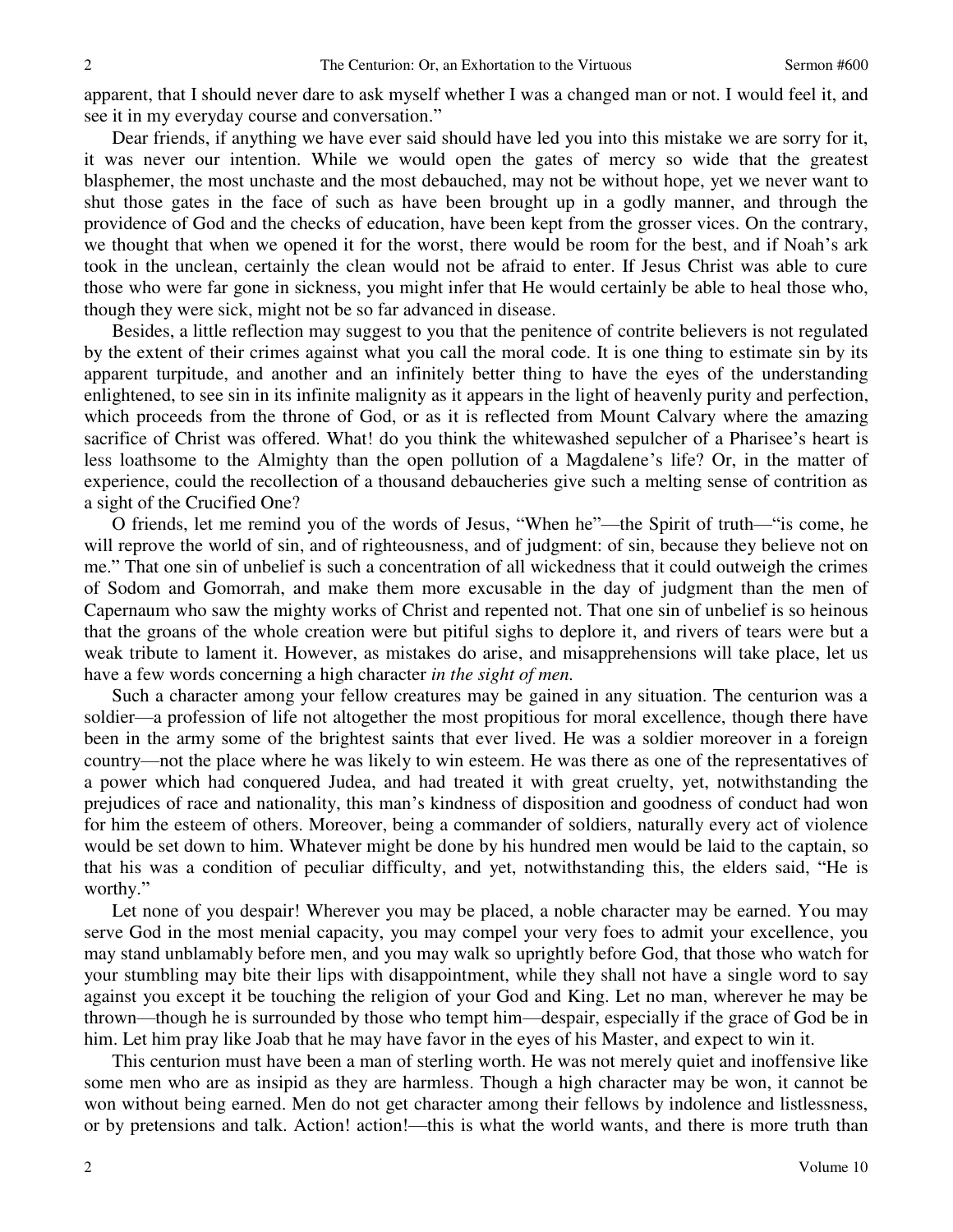we have dreamed of in Nelson's aphorism, "England expects every man to do his duty." Certainly, men will not speak well of you unless you do well. This centurion did so, for you will observe that they said he was worthy—which must have signified that he was just in his dealings and generous in his habits, or they would not have thought him worthy.

It would appear, too, that his *private temperament* as well as his *public spirit,* contributed to the estimation in which he was held. You will notice in the circumstances which bring him before us, how his tender feelings, and his intense anxiety, were drawn out on behalf, not of a child, but of a servant, peradventure of a slave! And then we might have thought it had been enough to have said that the man was highly valued by his master, but the expression is one of fondness, he was *"dear unto him."* The fidelity of the servant may be implied, but it is the amiability of the master which is most prominent, and chiefly arrests our attention.

Nor need we overlook the fact that Matthew lays an emphasis upon the servant being *"at home"* under his master's roof. We know that the Romans were not remarkable for the kindness they showed to their dependents, often they were merely looked upon as slaves. Why, in our own days, and in the midst of our boasted civilization, when Christianity has exerted a salutary influence upon all our social relations, I suppose it is not uncommon for a domestic servant to go home to her parents' house in the case of sickness. It is not every good man among us, I fear, whose gentleness would equal that of the centurion in the love which he bears to his servant, and the comfort he provided for him in his own house.

Next to this, you will observe his *generosity*. It is not, my dear friends, by occasional deeds of showy luster, but by the habitual practice of comely virtues that a worthy character is built up. A thousand kindnesses may be nestling beneath the soil, like the many-fibred root of a gigantic tree, when it is said, *"He loves our nation,"* and then the conspicuous fruit appears in its season, *"He has built us a synagogue."* This example of liberality is spoken of as a mere supplement. The Jewish elders do not say, "He loves our nation"—*for*—but "He loves our nation, *and* he has built us a synagogue." This last was a visible token of innumerable good offices which had already won their secret esteem before it bloomed in an open reputation.

I have heard all sorts of men praised, and I have noted the qualities which win the plaudits of the crowd. Even the high and haughty have some to praise them, but I think I never heard a niggardly man praised, or one who was perpetually guilty of meanness. Let him have whatever virtues he may, if he lacks liberality, few, if any, will speak well of him. Let me commend to the Christian, liberality in all his actions, and benevolence in all his thoughts. This may sound commonplace, but I am persuaded that the little tricks in trade, those little savings of the pence, those sharp dealings, are just the things which bring religion into disrepute. It were infinitely better that the Christian should pay too much than too little. He had better be blamed for an excess of generosity, than take credit to himself for a rigid parsimony. Rather let him become now and then the dupe of an imposter, than shut up the bowels of his compassion against his fellow man. I would seek, Christian man, to win a noble character. I cannot see how you can do so, except you should put generosity into the scale, and enroll it in the list of your virtues.

A high character, when earned, is very useful. I am saying this because some might imagine that, in the preaching of the Gospel, we put the base and the wicked before those who have walked uprightly. A good character, when earned, a good reputation in the esteem of men, may win for us, as it did for this centurion, kind thoughts, kind words, kind acts, and kind prayers. There is many a man who will pray for you if he sees you walk uprightly, ay, and your very adversary, who would otherwise have cursed you, will find the curse trembling on his tongue. Though he would fain rail, yet does he bate his breath, abashed at your excellences. Let the Christian labor to live that he shall not lack a friend. "Make to yourselves friends of the mammon of unrighteousness," is one of Christ's own precepts. If to stoop, to cringe, to lie, win you friends, scorn to do it, but if with uprightness before God, you can still mingle such affection and such generosity towards men, that you shall win their suffrages, do it I pray you. The time may come when their sympathy shall befriend you.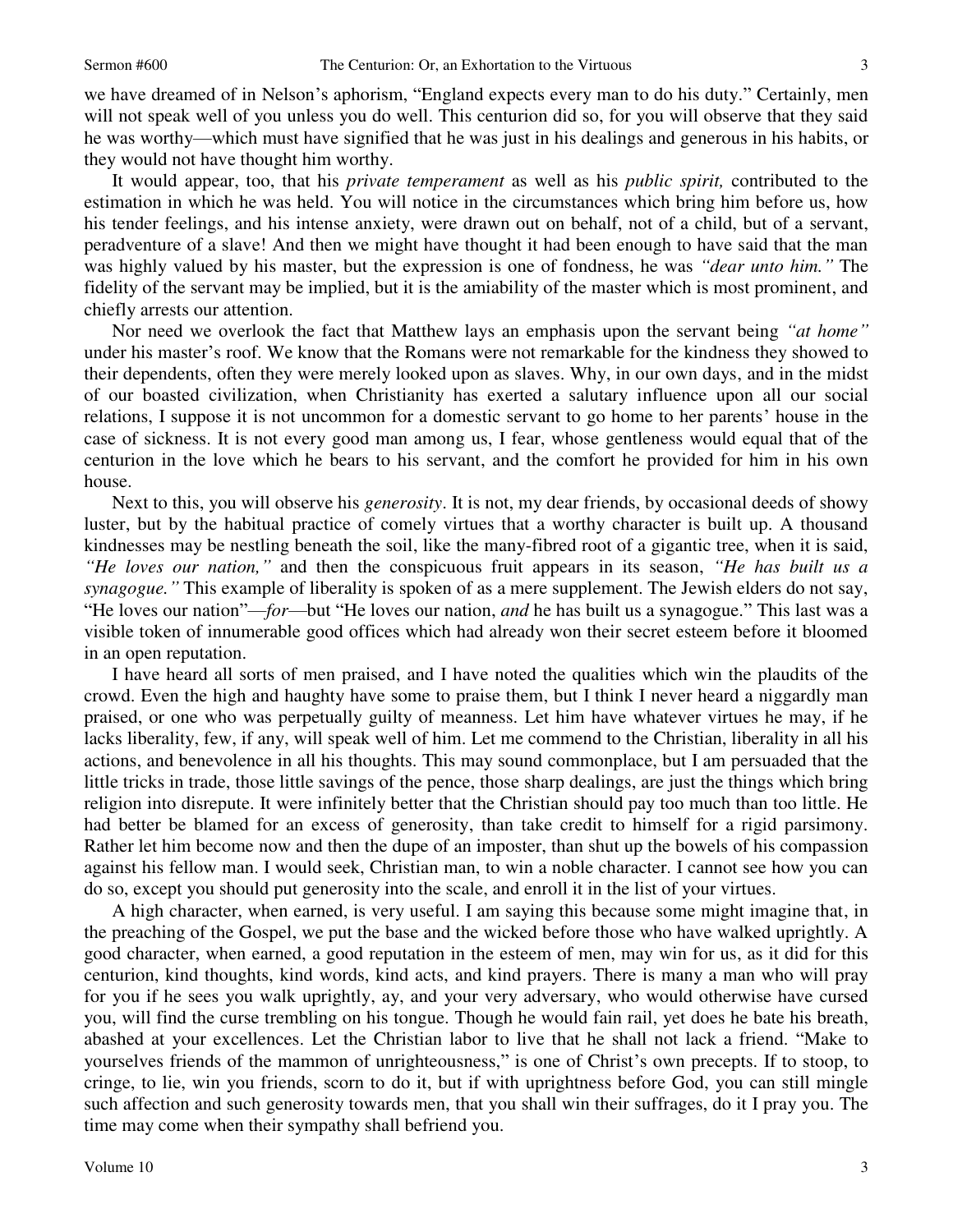But, remember, and here I close this point, however good your character, or however excellent your repute, not one word of this is ever to be mentioned before the throne of the Most High. Job could say when he was talking with his adversaries, "I am not wicked," He could boast in his excellences, as he did, but in the presence of God how he changed his note, "Now my eye sees you: wherefore I abhor myself, and repent in dust and ashes."

Coming before the Lord, we must all come as sinners. When on your knees, you have nothing to boast of more than the veriest roué, or the man who has sinned against his country's laws. There, at the foot of the cross, one needs the cleansing blood as much as the other. At mercy's gate we must alike knock, and we must be fed by the same generous hand. There are no degrees here, we enter by the same door, we come to the same Savior, and we shall ultimately—glory be to His name!—sit together in the same heaven whether we have earned a good reputation or no, whether we have crept into heaven, as the thief did, at the eleventh hour, or through forty-five years of public service earned the applause of men, as did Caleb the son of Jephunneh—

## *"Nothing in my hand I bring, Simply to Thy cross I cling,"*

must be the common footing, and the like confession of both before the God of mercy. Thus much by way of tribute to the high character of the centurion, and the high motives to emulate it.

**II.** Secondly, in the centurion we see coupled with this high and noble repute, DEEP HUMILIATION OF SOUL. "I am not worthy that you should enter under my roof."

Humility, then, it appears, may exist in any condition. There are some men who are too mean to be humble. Do you understand me? They are too crouching, crawling, sneakish, and abject to be humble. When they use humble words, they disgrace the words they use. You perceive at once that it is rather a rise than a stoop for them to be humble. How could it be otherwise? It certainly is not for the least vermin who creep the earth to talk about humility. They must be low, it is their proper place. Such the creatures who cringe and fawn—"Whatever you please, sir," "Yes," "No," in the same breath. They have not a soul within them that would be worth the notice of a sparrow hawk. They are too little to be worthy of observation, yet they say they are humble. But a man to be humble, needs to have a soul, to stoop, you must have some elevation to stoop from, you must have some real excellence within you before you can really understand what it is to renounce merit. Had the he been unworthy, had he been ungenerous and an oppressor, he would have spoken the truth when he said, "I am not worthy that you should enter under my roof," and there would have been no true humility in what he said. It was because of his excellence, as acknowledged by others, that he could be humble in the modesty of his opinion of himself.

We have heard of a certain monk, who, professing to be humble, said he had broken all God's commandments, he was the greatest sinner in the world, he was as bad as Judas. Somebody said, "Why tell us that? we have all of us thought that a long time!" Straightway the holy man grew red in the face, and smote the accuser, and asked him what he had ever done to deserve such a speech. We know some of that kind, they will use the words of humility, appear very contrite, and perhaps even at prayer meetings you would think them the meekest and most broken-hearted of men, but if you were to take them at their word, straightway they would tell you they use the language, as some ecclesiastical persons do, in a non-natural sense, they do not quite mean what they were supposed to mean, but something very different. That is not humility, it is a kind of mock-modesty which hankers after applause, and holds out specious words as bait for the trap of approbation.

Our centurion was truly humble. This a man may be, though possessing the highest excellence, and standing in the most eminent position. I believe, in my soul, that no man had truer humility in him than John Knox, and yet John Knox never cringes, and never bows. When Luther dared the thunders of the Vatican, no doubt many said how self-conceited, egotistical, and proud he was, but for all that, God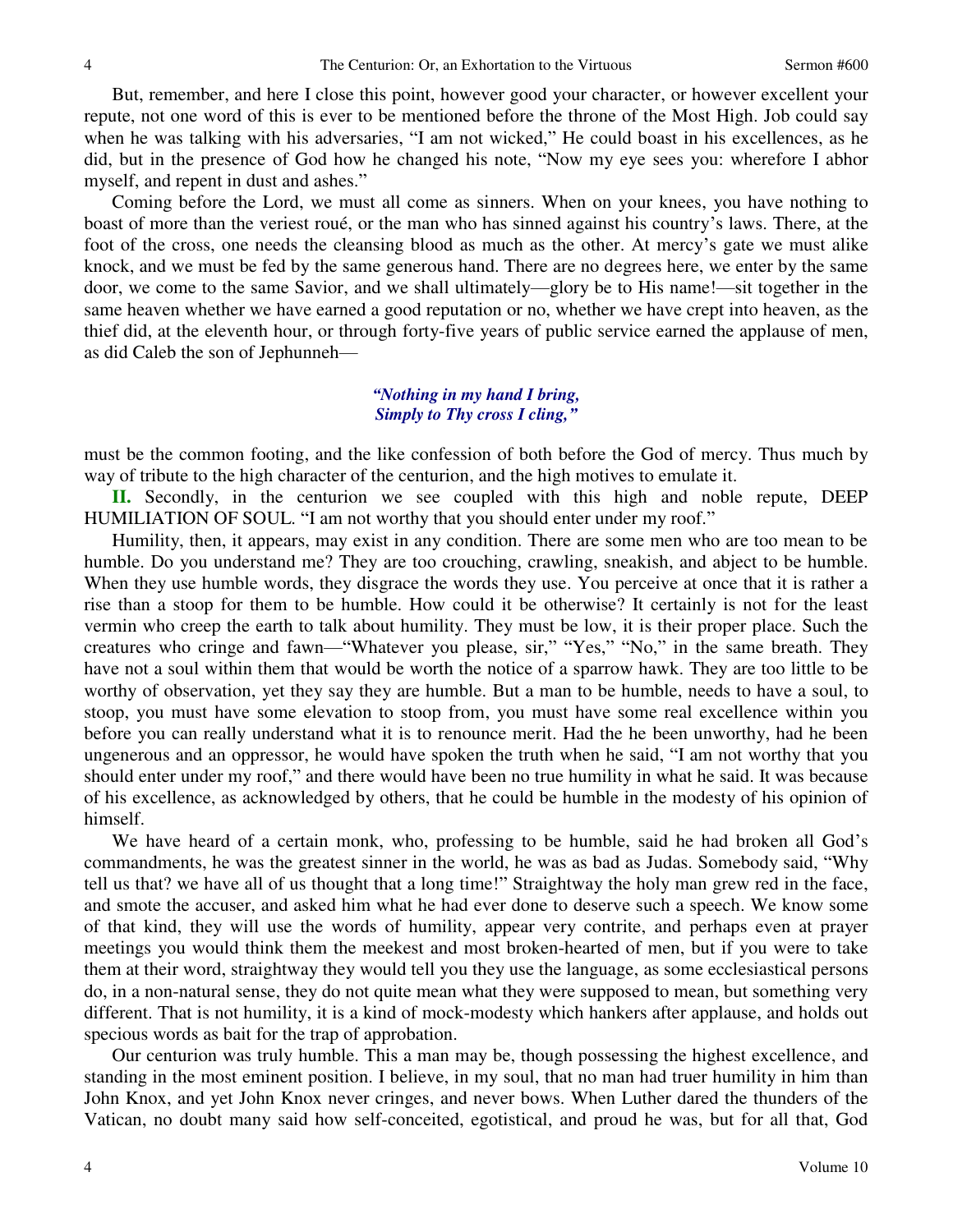knew how humbly Martin Luther walked with Him. When Athanasius stood up and said, "I, Athanasius, against the world," it had the ring of pride about it, but there was true and sound humility before God in it, because he seemed to say, "What am I? not worthy of taking care of, and therefore I do not use the subterfuges of cowardice for my own personal safety, let the world do what it will to me, God's truth is infinitely more precious than I am, and so I give myself up as an offering upon its altar." True humility will agree with the highest chivalry in maintaining divine truth, and with the boldest assertion of what one knows in his own conscience to be true. Though it may be the lot of Christians to be *thought* proud, let it never be true or capable of being substantiated concerning them.

The centurion, though worthy, was still humble, his friends and neighbors found him out by what he said and what he did. He asked them to go for him, seeing he was not worthy, then, finding that they asked too great a boon, he comes to stop them, "I am not worthy that you should enter under my roof." You need not tell people that you are humble. You have no occasion to advertise that you have genuine humility, let it discover itself as spice does, by its perfume, or as fire, by its burning. If you live near to God, and if your humility is of the right kind, it will tell its own tale ere long.

But the place where humility does speak out, is at the throne of grace. Beloved, there are some things we would confess of ourselves before God, which we would not confess before men. There is an attitude of prostration at the throne of the Most High, which will never be so gracefully or graciously taken as by that man who would spurn to prostrate himself before his fellows. That is no true humility which bends the knee at the tyrant's throne, that is true humility which, having bearded the tyrant to his face, goes down on its knees before the God of heaven, bold as a lion before men, but meek as a lamb before JEHOVAH.

The true man whom God approves, will not, dares not swerve, for the love he bears his sovereign Lord, when he faces men, but when he is alone with his Maker, he veils his face with something better than the wings of angels. Wrapped all o'er with the blood and righteousness of Jesus Christ, he rejoices with fear and trembling that he is justified from all things now, yet, conscious of the total defilement of his nature, with deep prostration of soul he uses the leper's cry, "Unclean! unclean! unclean!" Thus does he fix all his hope upon that cleansing blood, and depends alone on that meritorious obedience of Jesus, upon which every sanctified believer exclusively relies. Seek, then, as much as lies in you, that high character which the Christian should maintain among men, but with it always blend that true humility which comes of the Spirit of God, and always behooves us in the presence of the Lord.

**III.** The main thing I am aiming at, because, after all, the most practical, lies in my third point. However deep our humility, however conscious we may be of our own undeservedness, WE SHOULD NEVER DIMINISH OUR FAITH IN GOD.

Observe the confession, "I am not worthy that you should enter under my roof." What then will be the inference?—"I fear, therefore, my servant will not be healed"? No, no, but—"Say in a word, and my servant shall be healed." It is all a mistake that great faith implies pride. Beloved, the greater the faith, the deeper the humility. These are brothers, not foes. The more the glories of God strike your eyes, the humbler you will lie in conscious abasement, but yet the higher you will rise in importunate prayer. Let us take this principle, and endeavor to apply it to a few cases. I say that a deep sense of our own nothingness is not to prevent our having strong faith. We will take a few instances.

There is a minister here who has been preaching the Word of God, he has so proclaimed it that God has been pleased to acknowledge it in some degree, but, it may be, he has stirred up strife, he has caused I know not what amount of turmoil and of noise, as the faithful servant of God will in his measure, and now, coming before God, he is asking that a greater blessing than ever may rest upon his labors, but something checks his tongue. He remembers his many infirmities, he recollects, perhaps, how slack he is in his private devotions, and how cold he is in his pleading with the sons of men. He has before Him the promise, "My word shall not return unto me void," but for all that, he is so conscious that he does not deserve the honor of being useful, that he is half afraid to pray as he should pray, and to believe as he should believe.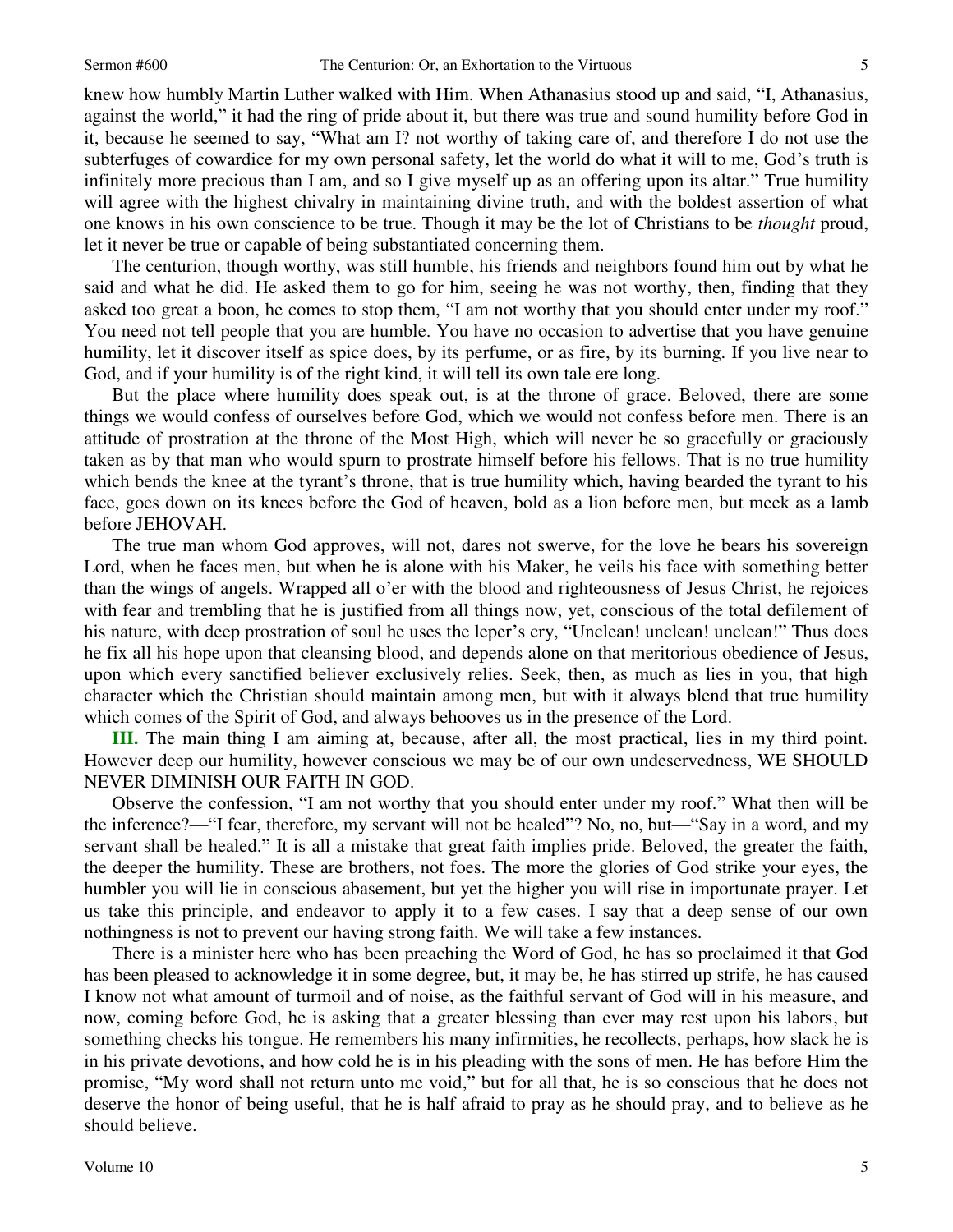Dear brother, may I press upon you the case of the centurion? It is right for you, it is right for me, to say, "Lord, I am not worthy to be made the spiritual parent of one immortal soul." It is right for me to feel that it is too great an honor to be permitted to preach the truth at all, and almost too high a thing for such a sinner to have any jewels to present to the Redeemer to fix in His crown, but, oh! we must not from this infer that He will not fulfill His promise to us, and hear our prayers, "Lord, speak in a word, and, feeble though the instrument may be, the congregation shall be blessed, say but the word, and the marvelous testimony, though marred with a thousand imperfections, shall yet be 'quick and powerful, and sharper than any two-edged sword.'" Let this comfort and cheer any desponding pastor, let him take heart from this, and learn that it is not himself to whom he is look to, but that he is to look to God, and that it is not his own arm upon which he is to depend, but the promise of God and the strong arm of the Most High.

Or, am I addressing some brother or sister in a somewhat similar perplexity of mind? In your private life, dear friend, you have laid upon your heart some of your relatives and neighbors who are very dear to you, or, perhaps, you teach a class in the Sabbath school, or possibly you have a larger class of adults, and sometimes Satan will be very busy with you. The more useful you are, the more busy he will be, and he will say to you, "What are you, that you should ever hope to see conversions? Other men and women have had them, but they were better than you are, they had more talent, they had more ability, they served God better, and God gave them a greater reward. You must not hope to see your children saved, you cannot expect it. How should such teaching as yours ever be useful?"

Friend, you are right in saying, "Lord, I am not worthy that you should enter under my roof." The more you can feel *that,* the more hopeful shall I be of your success. You are right in feeling that David is not fit to meet the giant, and that the stones out of the brook are scarcely fit weapons for such warfare, but, oh! do not push the right into a wrong, do not, therefore, mistrust your God. No matter what a fool you may be, God has confused wise things by the foolish, long ere now. No matter how weak you are, God has brought down the mighty by weak instrumentalities often enough before this time. Have you hope in Him, and tonight in your prayer, when you have made your confessions, do not let your faith fail you, but say, "Lord, say in a word, and my class shall be blessed, say in a word, and those stubborn boys and girls, those to whom I have talked so often, who seem to be none the better, shall be saved."

Have faith in God, beloved fellow workers! The result of all, under God, must rest with your faith. If you believe for *little* success, you shall have little success, but if you can believe for *great* things, and expect great things, you shall certainly find your Master's words fulfilling your desire.

Do I now also address parents here who have been praying for their children? or a husband who has been pleading for his wife? or a wife who has been making intercession for her husband? God only knows what heart-rending prayers are often heard in families, where only a part is saved! Ah! what grief is it to a truly godly father to see his sons and daughters still heirs of wrath! and what a pang to know that the partner of your bosom must be separated from you forever by the stroke of death!

I marvel not that you pray for your friends. Should I not marvel at you if you did not? And now, when you have been praying lately, a sense of your unworthiness has almost stopped you, and though, perhaps, there has been no public sin about you, though before others you could have defended yourself, you have said in private, "Lord, I am not worthy of this blessing." You have said, "Lord, my children are not saved because my example is not as good as it should be, my conversation is not as upright as it should be."

You have felt, as I have sometimes, that there was no creature in the whole world so little, and no man loved of God in all the world that was so great a wonder of ingratitude as you are. I say it is right that you should feel this, but do not let this stop your prayers, proffer your request, depend upon the blood of Christ for its plea, and upon the intercession of Christ for its prevalence. Do not be afraid. A black hand drops a letter into the post office, but the blackness of that hand will not hinder the dispatch of it, there is a stamp upon it, and it will go. And your black hand drops a prayer before Christ's feet, but that black hand will not stop its being heard, for there is a stamp upon it—JEHOVAH Jesus' blood. It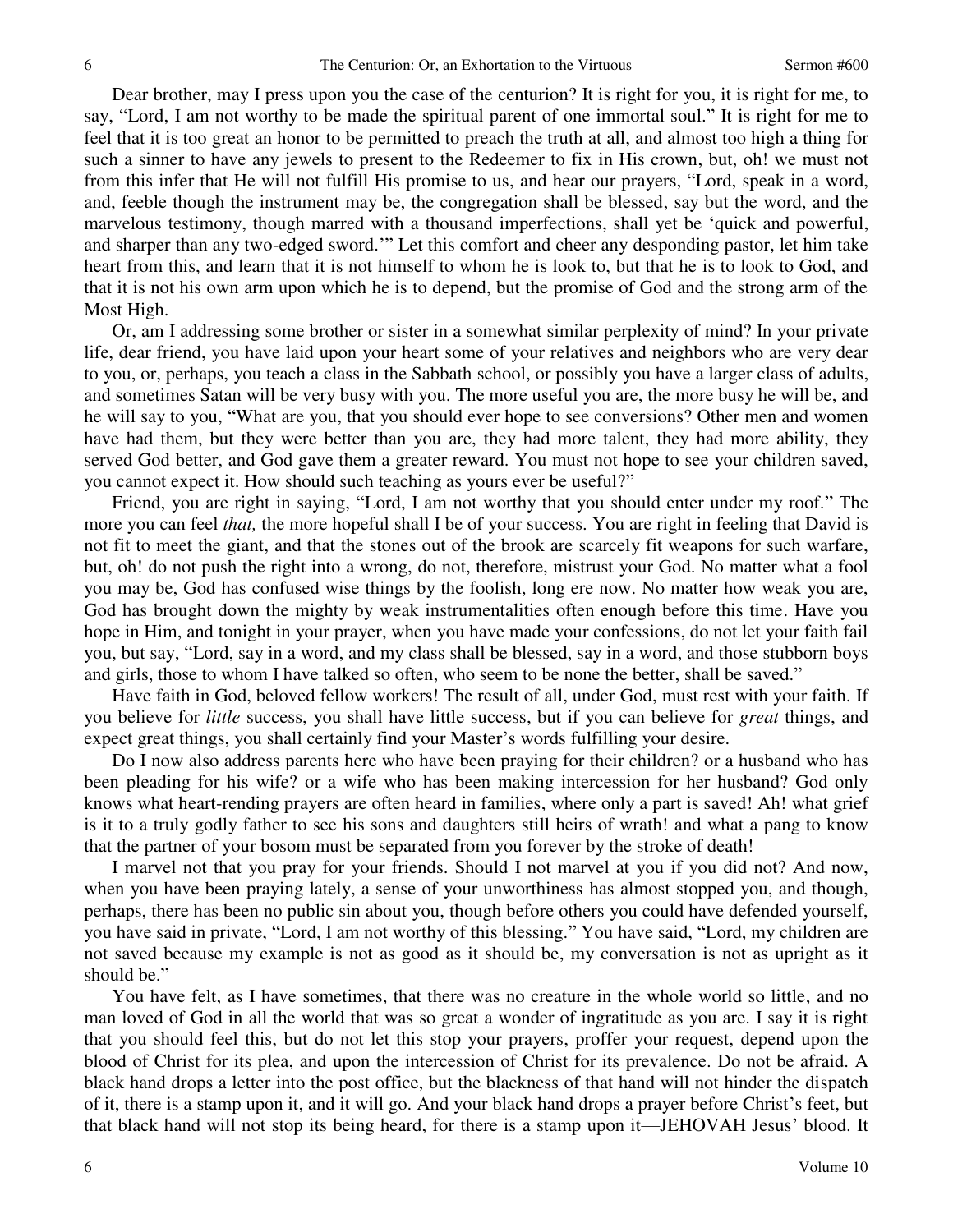may be blotted and misspelled, and there may be many blurs all over it, but do not be afraid, for God knows His Son's signature, and that will give a worth to your prayers. It is the bloody signature of Him whose hand was nailed to the cross that will carry the day with God. Therefore do not, I pray you, give place to fear, your prayers shall return into your bosom with an answer of peace.

"Well, but," says one, "I have prayed so long." Ah! brother, do not, "limit the Holy One of Israel." Sister, do not let your doubts prevail. Renew your appeal to Jesus, "Say in a word, only say one word" It is all done if He shall speak. Darkness fled before Him in the primeval chaos, and order followed confusion. Think you, if He shall say, "Let there be light," in a dark heart, that there shall not be light there? Angels fly at His bidding, at His presence the rocks melt, and the hills dissolve, Sinai is altogether on a smoke, and when He comes forth, dressed in the robes of salvation, there are no impossibilities with Him. He can win and conquer to your heart's best desire. Therefore be humble, but be not unbelieving.

By your leave, I shall now turn the principle of my text to an account in another way. Concerning yourselves, friends, what are the mercies which you want? If every person could write down his own peculiar prayer, what a variety we would have upon the paper as it just went round the front row of that gallery. If it went round to all, it would not be like Jeremiah's roll, written within and without with lamentations, but it would be filled within and without with divers petitions. But now just imagine what your own case is, and the case of others, and let us apply this principle to it, we are utterly unworthy to obtain the temporal or spiritual mercy which, it may be, we are now seeking, we may feel this, but in asking anything for ourselves, we must still ask in faith in God, in His promise, and in His grace, and we shall prevail.

This blessed principle may be turned to all sorts of uses. Whatever your desire may be, only believe, and it shall be granted unto you if it is a desire in accordance with His will, and in accordance with the promises of His Word, or else God's Word is not true. Be humble about it, but do not be doubtful about it. The case I have in my mind's eye, is this, there is an unsaved soul here tonight. It happens to be one whose character has been morally admirable. Nobody finds any fault with you, and as I said before, you almost wish they could, for you cannot feel, as some do, the terrors of the Lord. Your heart is not broken with conviction as the hearts of some are, but there is this desire in it, "Lord, save me, or I perish!"

Now, dear friend, it is well that you should feel that there is nothing in you to commend you to Christ. I am glad that you do feel this. Though before the eyes of men, and even of your own parents, there is nothing which can cause you a blush, I am glad that you feel that before God you have nothing whatever to boast of. I think I see you now, you are saying, "My church-goings, my chapel- goings, I do not trust in *them,* I would not give up attendance at the means of grace, but, sir, I have no reliance upon all this. As for my baptism, or my confirmation, or my taking the sacrament, I know that all this has nothing whatever in it which can save my soul, and though I *love* God's ordinances, yet I cannot *trust* in them. Sir, I have fed the poor, I have taught the ignorant. In my measure I would do anything to assist those who need my aid, but I do solemnly renounce all this as a ground of trust. I have nothing of which to glory."

Well now, dear friend, there remains only one thing to give you perfect peace tonight, and may the Master give you that one thing! Lift up this prayer to Him, "Say in a word, and I shall be made whole." Christ can do it, the offering is made, the precious blood is spilt, there is an Almighty efficacy in it, He *can* put away your sin. Christ lives to intercede before the throne, and "is able also to save them to the uttermost that come unto God by Him." Doubt not, then, but now, trusting yourself with Jesus Christ, remember you are saved.

I am not now looking for the vilest of the vile. How many times have we said from this place that none are excluded hence but those who do themselves exclude. No mountains of sin, nor height of vileness, can shut a man out of heaven if he believes in Jesus, but just now we are after *you*. I know you are a numerous class. You are, in some respects, our dear friends, and though not of us, you hover round us. If there is anything to be done for the cause of God, you are, perhaps, first in it, and yet you